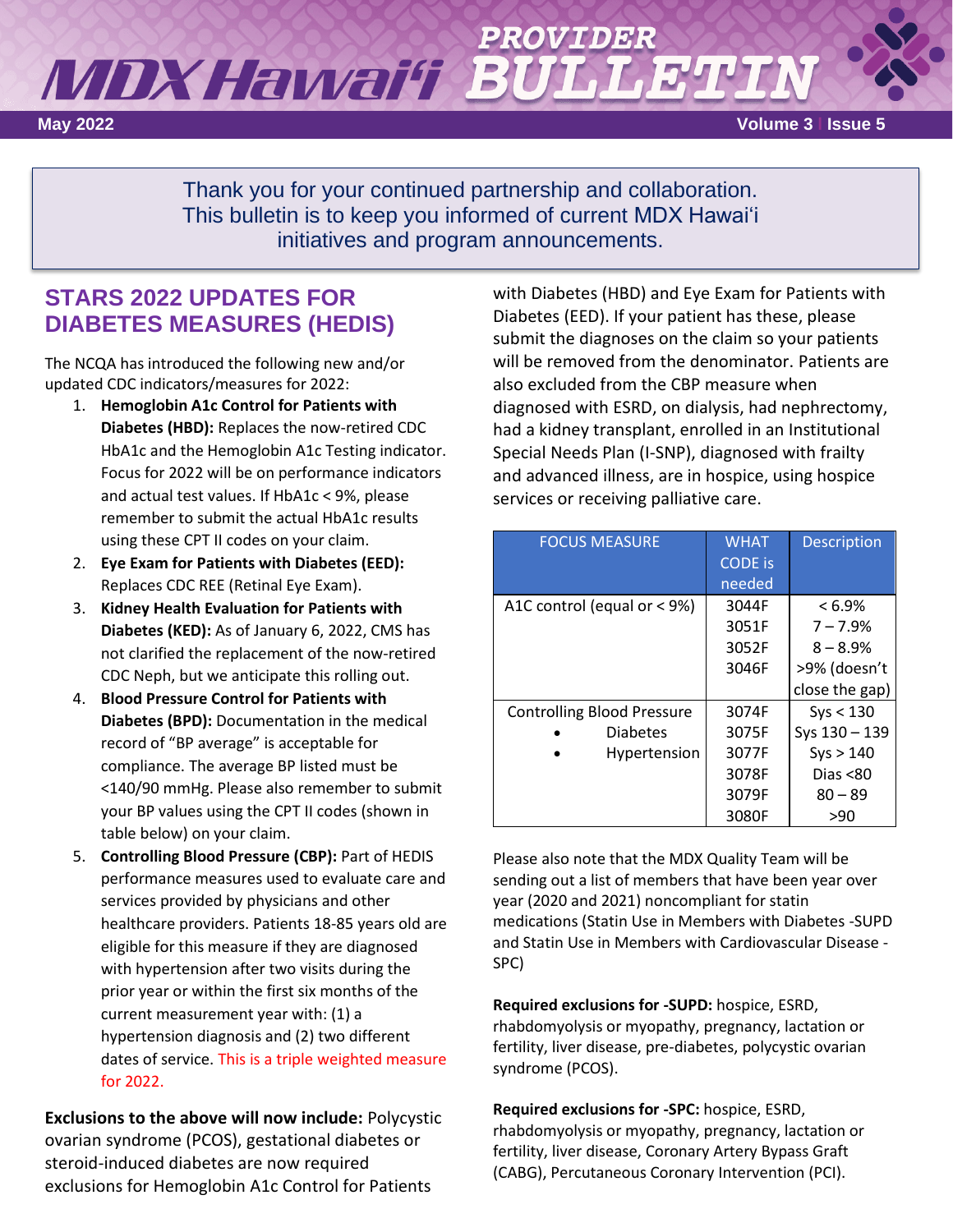### **MDX Hawai'i** PROVIDER BULLETIN

#### **May 2022 Page 2**

#### **How you can help:**

- Order HbA1c lab prior to patient appointment.
- For point of care testing, document the date of the in-office test with the result.
- Submit the CPT code for the test performed (83036-83037) and the CPT II results codes to report HbA1c result value (refer to list of codes below). Claims submitted throughout the year with applicable CPT and CPT II codes will impact compliance.
- Submit CPT II codes to report eye exam outcomes; submit CPT II code 3072F in the current measurement year to capture negative for retinopathy eye exams from the prior year. Documentation of hypertensive retinopathy is considered positive for diabetic retinopathy.
- Educate patients about the difference between an eye exam to get new eyeglasses and a comprehensive diabetic eye exam.
- Consider prescribing ACE/ARB inhibitors for diabetic patients as appropriate.
- If multiple BP's are taken on the same date, document all systolic and diastolic readings. BPs should be taken and recorded during any of the following visits: out-patient, telephone visit, E-visit or virtual check-in, non-acute inpatient encounter, or remote monitoring event. BP results can be received from the patient and documented in the chart.
- Do not round BP values. Record the exact values.
- Submit the lowest systolic and lowest diastolic CPT II codes for that visit (can be separate readings for that day) to the claim.
- Patients diagnosed with Hypertension must have a blood pressure that was adequately controlled (<140/90 mmHg) during the measurement year. If BP is high (140/90 mmHg or greater) at the office visit, kindly retake it before the patient leaves the office. If BP is out of target range, have the patient return in 3 months.
- Review the hypertensive medication and patient compliance.

#### **CPT II codes**

#### **Systolic:**

- **3074F** blood pressure less than 130 mmHg
- **3075F** blood pressure 130-139 mmHg
- **3077F** blood pressure greater than or equal to 140 mmHg

**Diastolic:**

- **3078F** blood pressure less than 80 mmHg
- **3079F** blood pressure 80-89 mmHg
- **3080F** blood pressure greater than or equal to 90 mmHg

**Note:** UHA's and Humana's Insulin Savings Programs list insulins on their respective formularies at \$35 for a 30 day supply or \$95 for a 90-day supply through their health plan pharmacy through deductible, initial coverage, and coverage gap phase. When using the Humana Pharmacy Calculator to look up a member's prescription drugs, select insulins will be identified for plans that participate in the program. Click [https://drug](https://drug-pricing.apps.external.pioneer.humana.com/)[pricing.apps.external.pioneer.humana.com/](https://drug-pricing.apps.external.pioneer.humana.com/) for more info. While the Pharmacy Calculator is a guide to costs, actual costs may differ at point of sale.

# **PHARMACY UPDATES ON NEW GENERICS MEDICATIONS**

FDA recently approved several new generics medications which recently lost their exclusivity with patent expirations. New generically available medications can potentially result in patient savings. Affordable medications help to promote patient compliance and prevent medication compliance related disease complications.  

| <b>Brand Name</b> | <b>Generic Name</b>                    | <b>Use</b>                                          |
|-------------------|----------------------------------------|-----------------------------------------------------|
| Vimpat            | Lacosamide                             | Seizures                                            |
| Restasis          | Cyclosporine<br>ophthalmic<br>emulsion | Keratoconjunctivitis<br>sicca (dry eye<br>syndrome) |
| Abraxane          | Paclitaxel protein<br>bound            | Various cancers                                     |
| Alimta            | Pemetrexed                             | Various cancers                                     |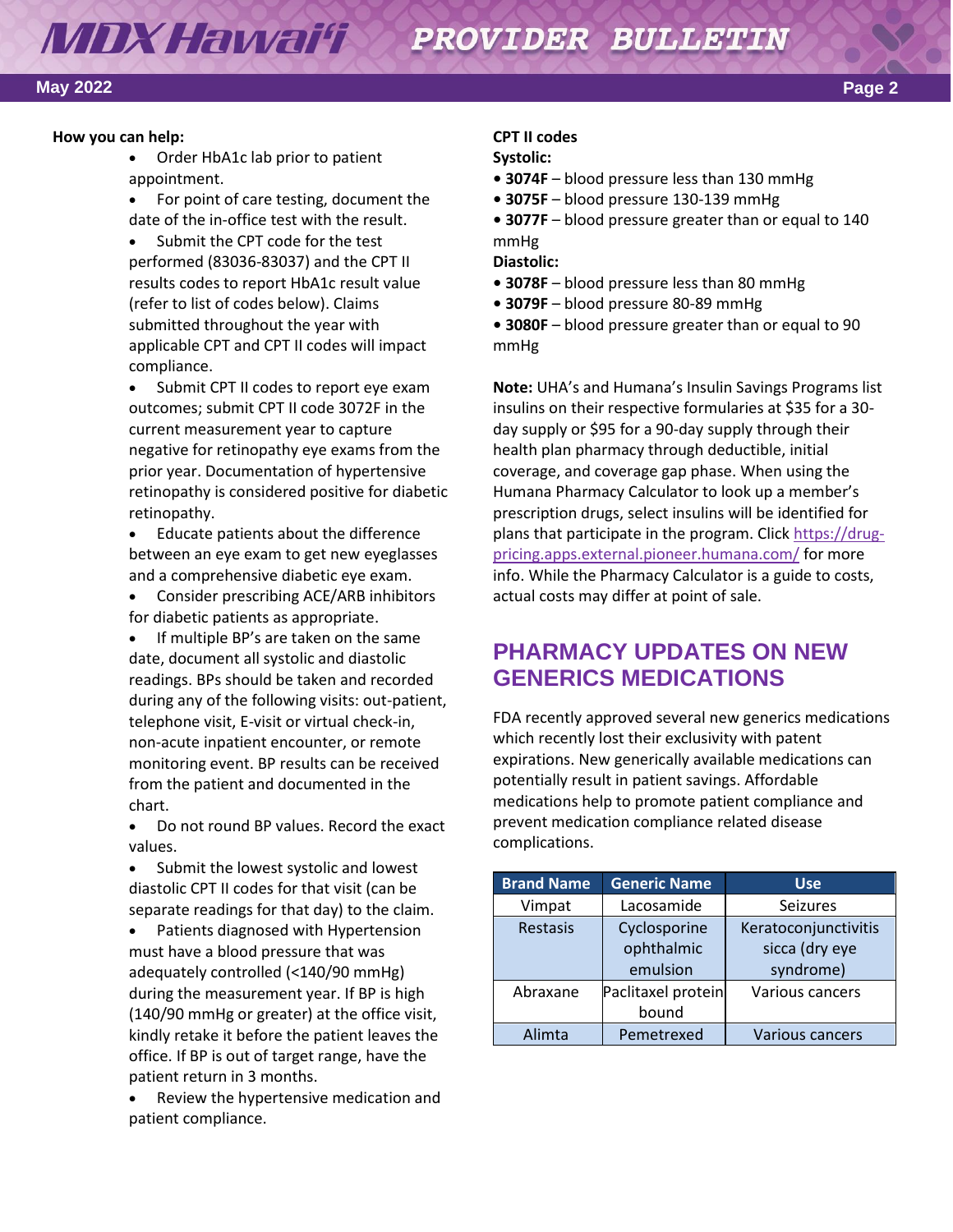# **MDX Hawai'i Sa** PROVIDER BULLETIN

#### **May 2022 Page 3**

# **COVID-19 VACCINE SECOND BOOSTER**

FDA recently authorized a second booster dose for the Pfizer and Moderna COVID-19 vaccines for older people and certain immunocompromised individuals who are at higher risk for severe disease, hospitalization, and death. The emergency use authorization was amended to include the following: 

- **Individual 50 years and older** who received their first booster dose of any authorized or approved COVID-19 vaccine at least 4 months prior.
- **Individuals with certain kinds of immunocompromise** who received their first booster dose of any authorized or approved COVID-19 vaccine least 4 months prior. These individuals include people who have undergone solid organ transplantation, or are living with conditions that are considered to have an equivalent level of immunocompromise.

#### *Reference*:

FDA Press Release[: https://www.fda.gov/news](https://www.fda.gov/news-events/press-announcements/coronavirus-covid-19-update-fda-authorizes-second-booster-dose-two-covid-19-vaccines-older-and)[events/press-announcements/coronavirus-covid-19](https://www.fda.gov/news-events/press-announcements/coronavirus-covid-19-update-fda-authorizes-second-booster-dose-two-covid-19-vaccines-older-and) [update-fda-authorizes-second-booster-dose-two-covid-](https://www.fda.gov/news-events/press-announcements/coronavirus-covid-19-update-fda-authorizes-second-booster-dose-two-covid-19-vaccines-older-and)[19-vaccines-older-and](https://www.fda.gov/news-events/press-announcements/coronavirus-covid-19-update-fda-authorizes-second-booster-dose-two-covid-19-vaccines-older-and)  

# **MIP UPDATES TO RISK ADJUSTMENT**

Available to all Primary Care Providers (PCPs), the MIP is a point-of-care tool created by MDX Hawai'i (located on our Provider Portal) that lists historical, acute, and chronic Risk Adjusting (RA) conditions, suspect conditions, and a member's currently outstanding STARs measures, all on a single document. The MIP is refreshed on a nightly basis to reflect any disconfirmations submitted via the Portal, although it may take up to 24 hours for disconfirmations to be reflected on the MIP.

After reviewing any printed MIP, it is important to refer to the MIP listed on the Portal to clarify the most current version. We recommend PCPs review the MIP prior to a visit with a member in order to identify diagnoses that potentially may not have been reviewed.

Starting 4/13/22, **an updated version of the MIP is available for use.** The new layout of the MIP will include the following sections:

- Member Demographic Information
- Action Requested (see paragraph below for more info):
	- o Instructions for confirming and disconfirming chronic conditions and suggestions.
	- o Listing of all **OPEN**, known chronic conditions as well as suggestions sourced by a physician reviewer, coder, or claims review.
	- o Action to be taken for the conditions and/or suggestions listed in this section.
- Conditions Already Assessed This Year
	- o Listing of all CLOSED chronic conditions.
	- o There is no further action needed in assessing conditions listed in this section.
- Non-PCP Visits: Listing of most recent visits to a non-PCP including the provider's name, specialty, and the date of service.
- Quality Measures: Listing of Quality/STARs measures and their status.
- Disclaimer: Included at the bottom of the MIP with instructions for where to return completed MIP forms.

**The main update that has been made to the MIP is the Action Requested section**. It combines the Action Requested sections for historically known conditions and indicated conditions in the previous version of the MIP. Historically known chronic conditions are now located at the top of the Action Requested section, indicated by fields providing historical background on the condition (Seen By, Specialty, Assessment Status for the past 2 years, Previously Suppressed). Suggestions sourced by physician reviewers, coders, or claims review will be located at the bottom of the section. Suggestions will display the reviewer's memo or reasoning for the suggestion in the place of historical background. Suggestions may indicate a non ICD-10 code. **Listed below are the types of suggestions that may be shown on the MIP.**

**ICD-10 codes:** Codes that map to a RA diagnosis.